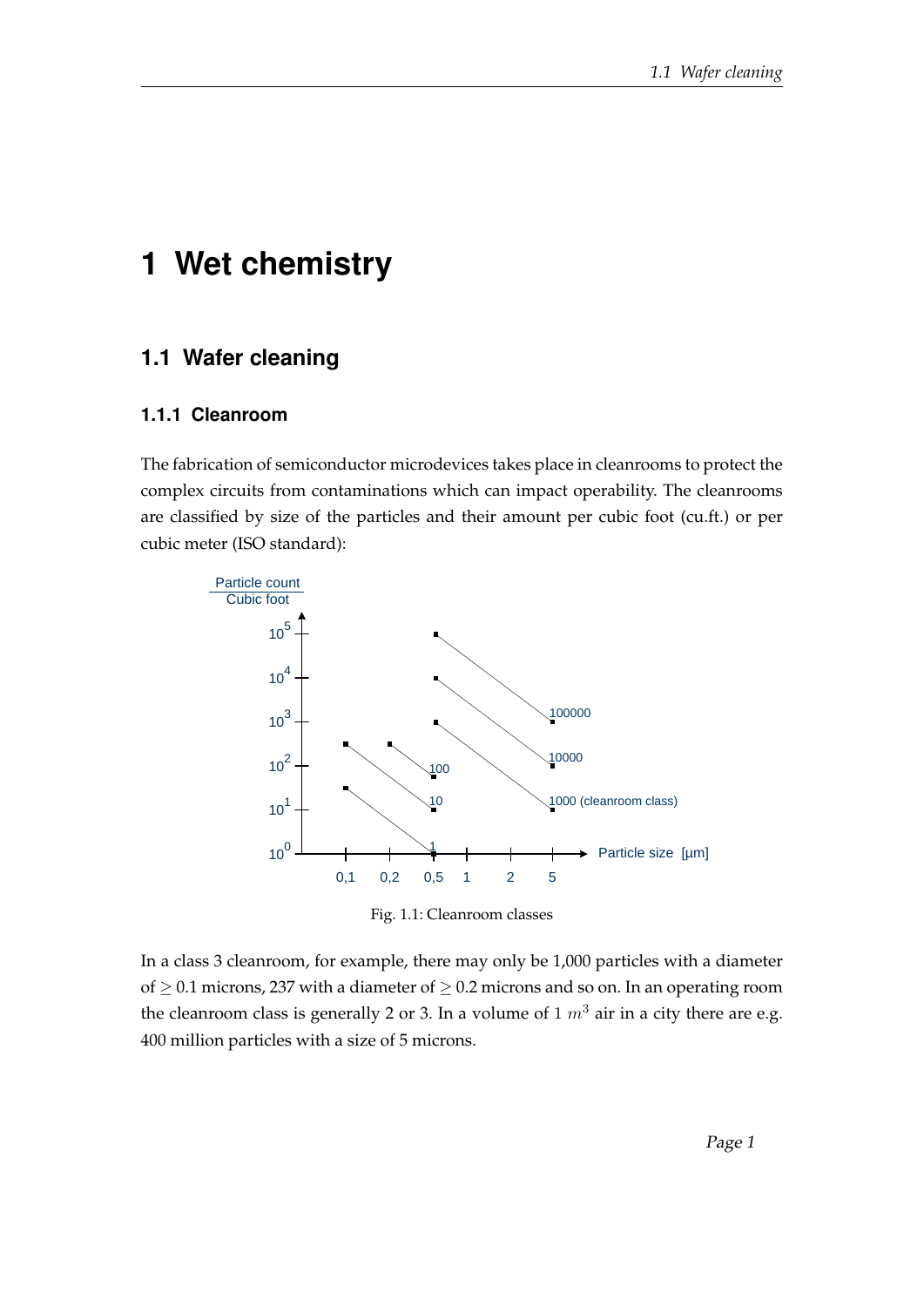In cleanrooms for the semiconductor industry the air is cleaned with super fine filters which is blown through the ceiling and exhausted through holes in the floor. This laminar flow forwards particles top down. To avoid contaminations from the outside there's always some over pressure inside the cleanroom. Since the production line heatens the air, the air rises and can cause turbulences. To avoid this, the laminar flow can be in reversed direction, from the floor to the ceiling. This is primarily done if the wafers are transported inside of sealed boxes which dock directly to the facility so that there is no possibility for contaminations to reach the wafers. This boxes are called FOUPs (Front Opening Unified Pod).

Since the wafers are completely separated from the ambient air in the cleanroom, there can be another cleanroom class inside the FOUP - a so-called mini environment. For this reason the class inside the boxes can be 1 or 2 to protect the wafers from particles, while the class in the cleanroom itself is only 5, for instance. This is much more efficient since not the entire cleanroom needs to be super clean but only the relatively tiny transport boxes.

In the illustration above the production line is only the region between the light red colored ventilating system and the yellow colored bottom area. Beneath there is the basement with supply units (pumps, generators etc.), on top there are the air filters. To minimize turbulences the huge cleanroom area often is separated into individual corridors. Many cleanrooms are surrounded by a so-called greyroom (service room) in which the production tools are standing. In this case only the locks to bring in the wafers and the control panels are accessible from inside the cleanroom.

The staff wears special cleanroom suits (often called bunny suits) which do not emit particles. Depending on the requirements the suit covers the complete body including head and face. In addition there are special boots, underclothing and gloves. Next to the entrance there are sometimes air showers to blow everything clear.

#### **1.1.2 Types of contamination**

Despite the cleanroom there are different types of contamination which are mainly emitted by the staff, the ambient air, by chemicals (gases, dilutions), and by the facility:

- **microscopic contamination:** e.g. particles out of the air or from gases
- **molecular contamination:** e.g. hydrocarbon from oil in pumps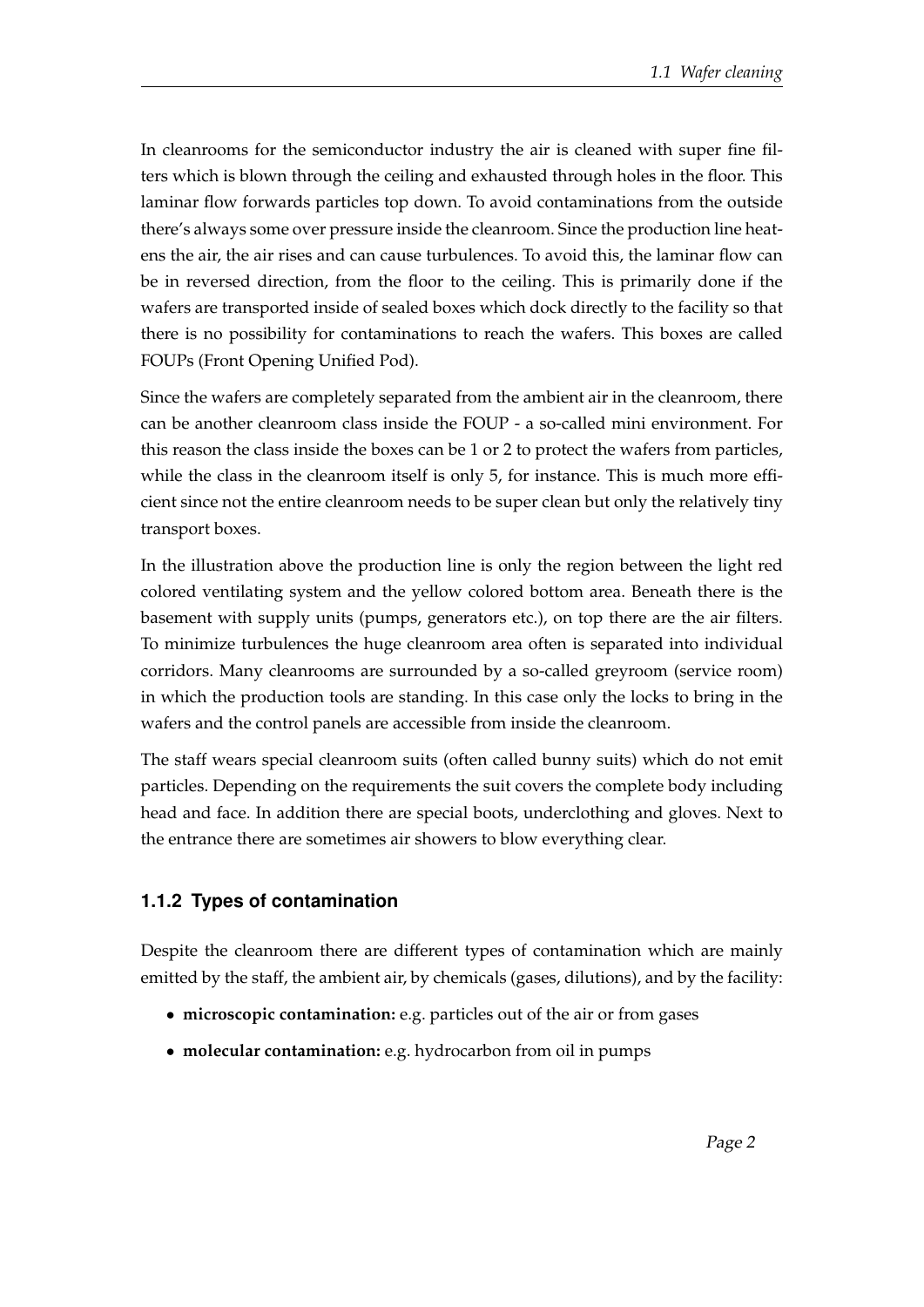- **ionic contamination:** e.g. sweat
- **atomic contamination:** e.g. heavy metall from dilutions, abrasion of solids

### **1.1.3 Microscopic contamination**

Microscopic contaminations are particles which adsorb at the wafer surface. Sources of these contaminations are the ambient air, clothing, abrasion of moving parts, insufficiently filtered liquids (for cleaning, etching, development, ...), or residuals after dry etching.

Microscopic contaminations cause shadowing at the surface, e.g. during lithography. Relativley big particles reduce resolution in contact exposure if they are located between the photomask and the resist layer. In addition they can hold of accelerated ions of the surface during ion implantation or during dry etch.



Fig. 1.2: Shadowing in etch and ion implant processes due to particles

Particles can also be enclosed by films so that there is uneveness. Subsequent deposited layers can crack at these locations or resist accumulates which causes problems during exposure.

### **1.1.4 Molecular contamination**

Molecular contaminations are a result of resist residuals and solvent residuals on the wafer or of oil mist from vacuum pumps. This contaminations can accumulate at the surface as well as diffuse into the material. Superficial contaminations can handicap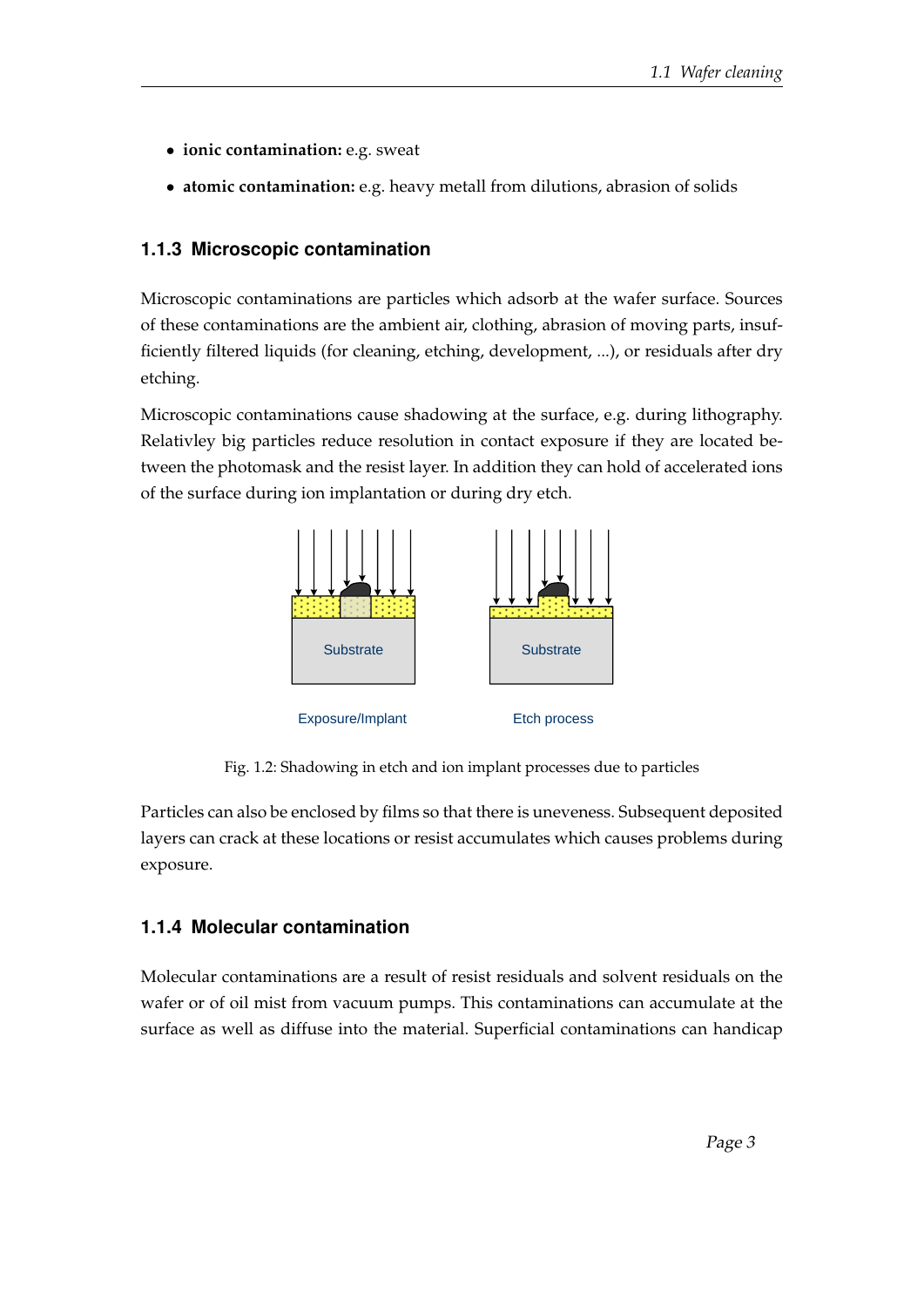

Fig. 1.3: Embedded particle

the adhesion of later deposited films which is vastly in case of metallization. If the contaminations diffuse into an oxide layer the electric toughness of the film is degraded.

## **1.1.5 Alkaline and metallic contamination**

The key source of this contamination is the human who steadily emits salts through skin and breath. But also (alkaline) ions of sodium or potassium from insufficient deionized water can reach the wafers as well as heavy metals of etch dilutions. By radiation in facilities (ion implantation, dry etching) material can be sputtered of walls which deposits on the wafer.

Ionic contaminations for example affect the electric behavior of MOS transistors since their charges change the threshold voltage (the voltage at which the transistor gets conductive). Heavy metals, like iron or copper, provide electrons so that the power consumption of diodes increases. Metals can also act as recombination centers for free charge carriers and on account of this there are not enough free charge carriers for correct mode of operation.

### **1.1.6 Cleaning techniques**

The wafers are cleaned subsequent to each wet-chemical treatment with ultrapure water, but residuals are also removed after other processes by cleaning techniques. For this reason there are various cleaning techniques for individual contaminations. The consumption of ultrapure water is immense and is several hundrets of million liters per annum. In ultrapure water there are almost no contaminations left, 1-2 parts per million (ppm; contaminations per water molecules) are allowed (state of 2002). Generally the water is purified on location.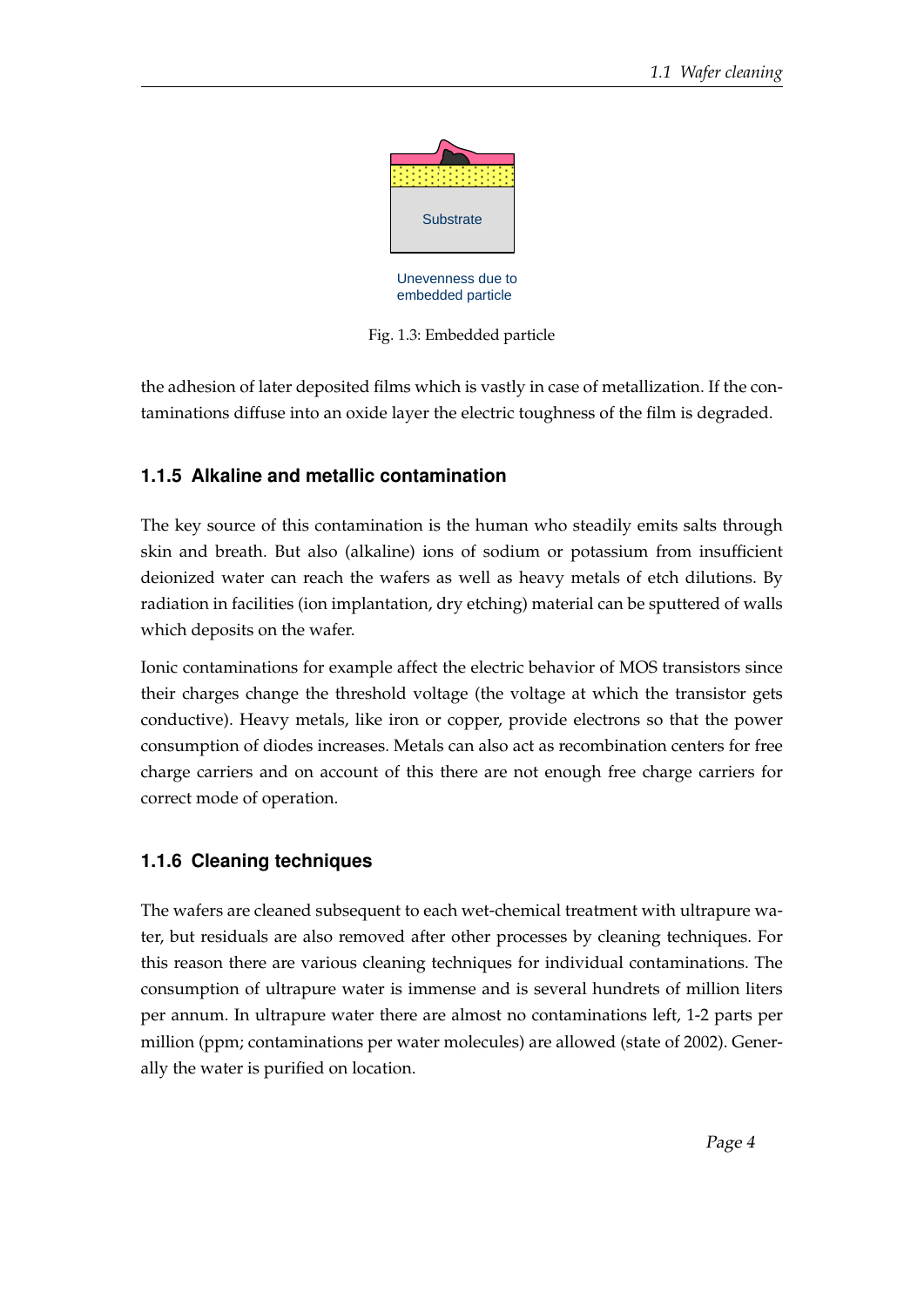One possibility for wafer cleaning is the ultrasonic bath in which the wafers are placed with a dilution of water, ultrasonic cleansers, and surfactants. Particles are dissoluted from the surface by ultrasonic stimulation, metals and molecular contaminations are partial bound by the cleansers. Not to strong attached particles can also be blown off by nitrogen.

To remove organic contaminations such as grease, oil, or danders, solvents like acetone or ethanol are applicable. However, these can leave carbon residuals.

Ionic contaminations (ions of sodium, potassium etc.) are removed by purging with deionized water. Also the cleaning with rotating brushes and cleansers is possible, but particles will be accumulated at edges and the brushes can damage the surface. Vias or other cavities can be purged with high pressure cleaning (50 bar), however, with this treatment ionic contaminations can not be removed.

Cleaning with water or different cleansers often is not suffiencent, and therefore contaminations have to be removed with aggressive etch dilutions or the surface is milled slightly. Mixtures of hydrogen peroxide and ammonia or Caro's acid (sulfuric acid with hydrogen peroxide) can remove organic contaminations through oxidation at about 90 °C.

A mixture of hydrochloride acid and hydrogen peroxide form alkaline metals into soluble chlorides (salts), heavy metals form complexes and get dissolved. Native oxide can be removed with hydrofluoric acid, in contrast a defined deposited oxide layer can also cover the surface for cetain reasons.

Besides the rinse of the wafers after each individual wet-chemical process, they do pass entire cleaning processes with several different cleaning steps. Thereby the sequence of the cleaning techniques is important, since they can affect each other. A cleaning sequence, for example, could look like this:

- blowing off particles with nitrogen
- cleaning with ultrasonic
- removing organic contaminations with Caro's acid ( $H_2SO_4$   $H_2O_2$ )
- removing of even finer organic contaminations with a mixture of  $NH_4$  and  $H_2O_2$
- removing of metallic contaminations with hydrochloric acid and hydrogen peroxide